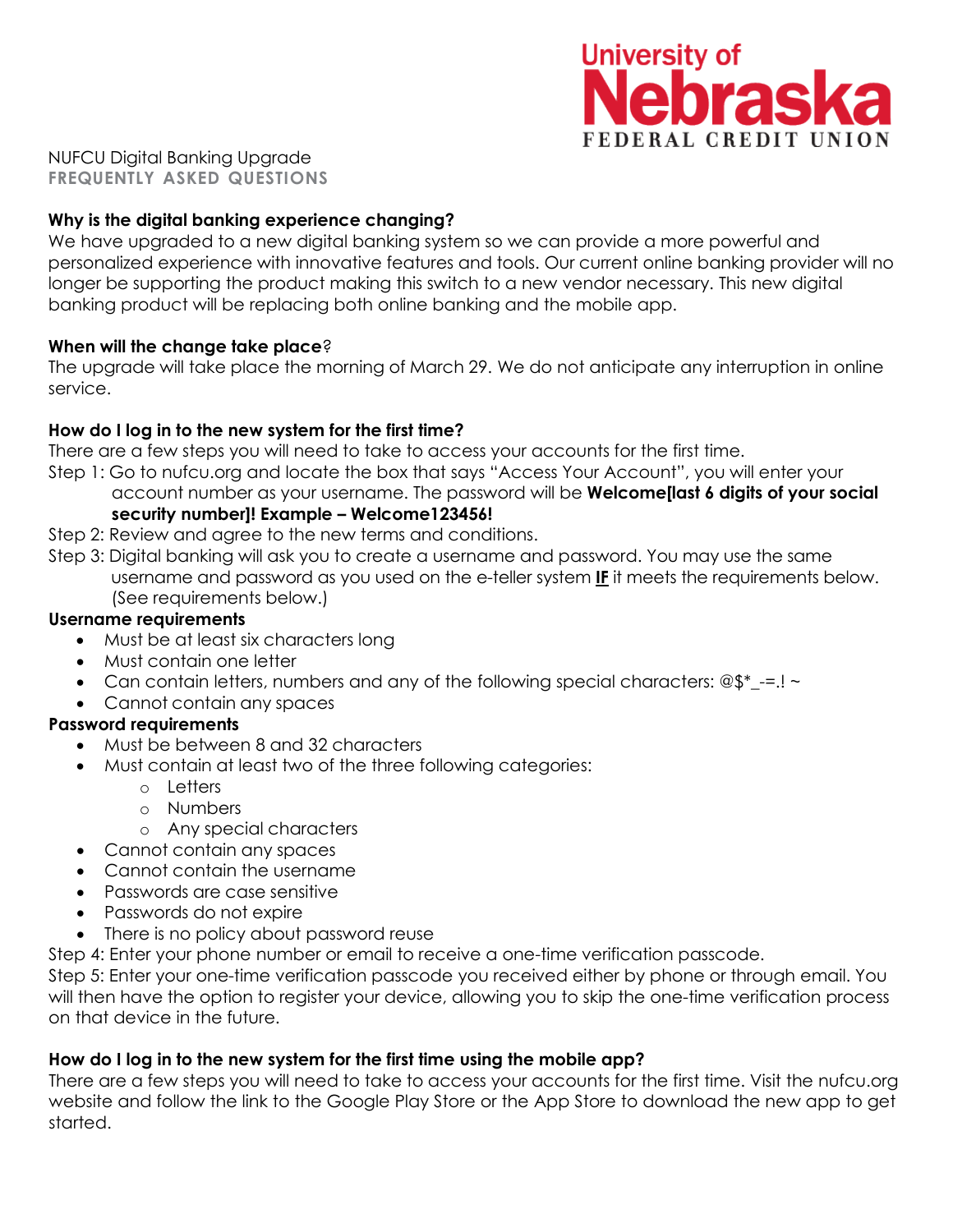Step 1: Enter your account number as your username. The password will be **Welcome[last 6 digits of**

# **your social security number]! Example – Welcome123456!**

- Step 2: Review and agree to the new terms and conditions.
- Step 3: Digital banking will ask you to create a username and password. You may use the same username and password as you used on the e-teller system **IF** it meets the requirements below. (See requirements below.)

# **Username requirements**

- Must be at least six characters long
- Must contain one letter
- Can contain letters, numbers and any of the following special characters:  $@$^*$  -=.! ~
- Cannot contain any spaces

# **Password requirements**

- Must be between 8 and 32 characters
- Must contain at least two of the three following categories:
	- o Letters
	- o Numbers
	- o Any special characters
- Cannot contain any spaces
- Cannot contain the username
- Passwords are case sensitive
- Passwords do not expire
- There is no policy about password reuse
- Step 4: Enter your phone number or email to receive a one-time verification passcode.

Step 5: Enter your one-time verification passcode you received either by phone or through email. You will then have the option to register your mobile device, allowing you to skip the one-time verification process on that device in the future.

# **Will there be changes to my Bill Pay?**

No, we will continue to use the same bill pay vendor. All of your payees and recurring payments will continue as you have them set today. Access to bill pay service will be unavailable from March 25- March 28 until the conversion is complete on March 29, but any payments set up prior to that date will happen as scheduled.

# **What is different about the new digital banking product?**

The new digital banking product will include several enhancements and new features, including:

- A seamless, personalized banking experience
- Quicker access to key features, making it easier to find the information and tools you need
- A robust mobile app allowing you to deposit checks, and check your account activity
- Ability to set up loan payments and transfer funds in from accounts outside the credit union
- Download into Quicken and Quickbooks.

# **Will I be able to view recent transactions?**

Yes. Recent transactions are easy to access both online and through the mobile app. With just one click on the main navigation screen you'll be able to view 30 days of transactions at a glance, but you have access to transaction further back if you click on "older". Transactions are visible for 90 days on the mobile app.

# **Will I be able to set reminders with the new system?**

The new digital banking product has alerts and notifications that include high balance, low balance, large deposit, and balance update. These alerts will arrive by email or text depending on your preference. If you would like a balance alert each day, you will need to set up the alert for each day in the system. You can find alerts in online banking under "My Settings">Other Settings>Alerts &